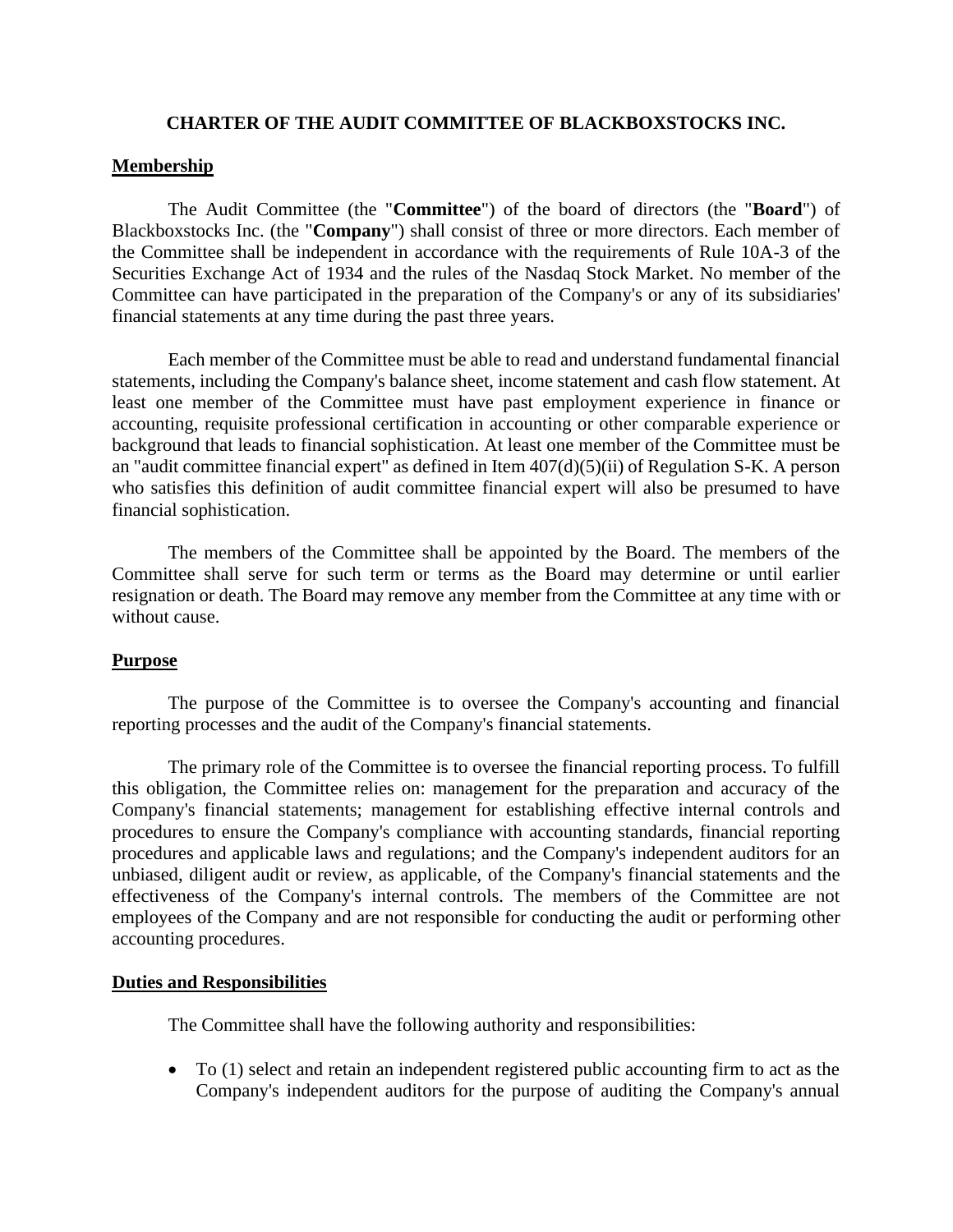financial statements and internal controls over financial reporting as required by SEC or exchange rules and regulations, (2) set the compensation of the Company's independent auditors, (3) oversee the work done by the Company's independent auditors and (4) terminate the Company's independent auditors, if necessary.

- To select, retain, compensate, oversee and terminate, if necessary, any other registered public accounting firm engaged for the purpose of preparing or issuing an audit report or performing other audit, review or attest services for the Company.
- To approve all audit engagement fees and terms; and to pre-approve all audit and permitted non-audit and tax services that may be provided by the Company's independent auditors or other registered public accounting firms, and establish policies and procedures for the Committee's pre-approval of permitted services by the Company's independent auditors or other registered public accounting firms on an ongoing basis.
- At least annually, to obtain and review a report by the Company's independent auditors that describes (1) the accounting firm's internal quality control procedures, (2) any issues raised by the most recent internal quality control review, peer review or Public Company Accounting Oversight Board review or inspection of the firm or by any other inquiry or investigation by governmental or professional authorities in the past five years regarding one or more audits carried out by the firm and any steps taken to deal with any such issues, and (3) all relationships between the firm and the Company or any of its subsidiaries; and to discuss with the independent auditors this report and any relationships or services that may impact the objectivity and independence of the auditors.
- At least annually, to evaluate the qualifications, performance and independence of the Company's independent auditors, including an evaluation of the lead audit partner; and to assure the regular rotation of the lead audit partner at the Company's independent auditors and consider regular rotation of the accounting firm serving as the Company's independent auditors.
- To review and discuss with the Company's independent auditors (1) the auditors' responsibilities under generally accepted auditing standards and the responsibilities of management in the audit process, (2) the overall audit strategy, (3) the scope and timing of the annual audit, (4) any significant risks identified during the auditors' risk assessment procedures and (5) when completed, the results, including significant findings, of the annual audit.
- To review and discuss with the Company's independent auditors (1) all critical accounting policies and practices to be used in the audit, (2) all alternative treatments of financial information within generally accepted accounting principles ("**GAAP**") that have been discussed with management, the ramifications of the use of such alternative treatments and the treatment preferred by the auditors, and (3) other material written communications between the auditors and management.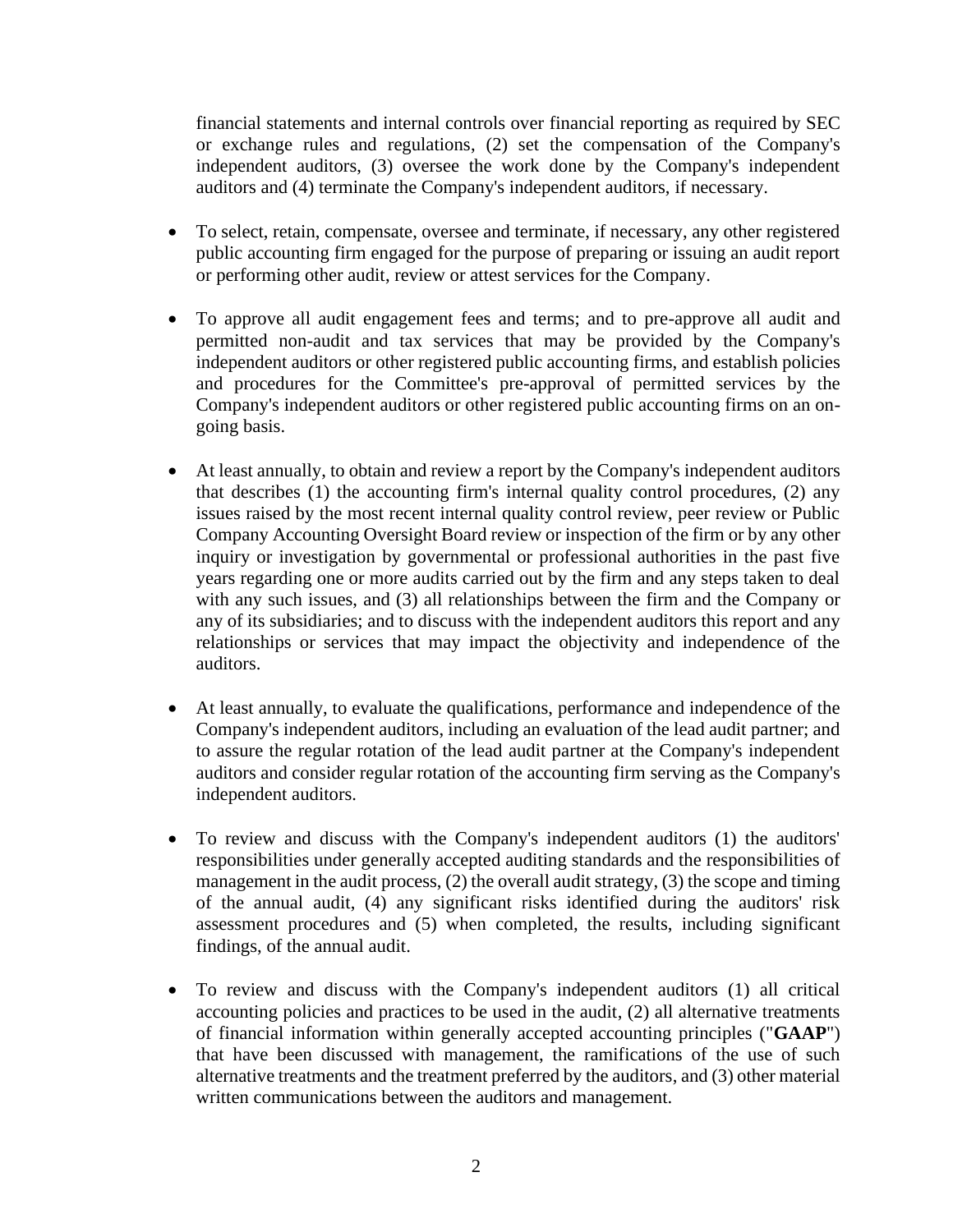- To review and discuss with the Company's independent auditors and management (1) any audit problems or difficulties, including difficulties encountered by the Company's independent auditors during their audit work (such as restrictions on the scope of their activities or their access to information), (2) any significant disagreements with management and (3) management's response to these problems, difficulties or disagreements; and to resolve any disagreements between the Company's auditors and management.
- To review with management and the Company's independent auditors: any major issues regarding accounting principles and financial statement presentation, including any significant changes in the Company's selection or application of accounting principles; any significant financial reporting issues and judgments made in connection with the preparation of the Company's financial statements, including the effects of alternative GAAP methods; and the effect of regulatory and accounting initiatives and off-balance sheet structures on the Company's financial statements.
- To keep the Company's independent auditors informed of the Committee's understanding of the Company's relationships and transactions with related parties that are significant to the company; and to review and discuss with the Company's independent auditors the auditors' evaluation of the Company's identification of, accounting for, and disclosure of its relationships and transactions with related parties, including any significant matters arising from the audit regarding the Company's relationships and transactions with related parties.
- To review with management and the Company's independent auditors the adequacy and effectiveness of the Company's financial reporting processes, internal control over financial reporting and disclosure controls and procedures, including any significant deficiencies or material weaknesses in the design or operation of, and any material changes in, the Company's processes, controls and procedures and any special audit steps adopted in light of any material control deficiencies, and any fraud involving management or other employees with a significant role in such processes, controls and procedures.
- To review and discuss with the Company's independent auditors any other matters required to be discussed by applicable requirements of the PCAOB and the SEC.
- To review and discuss with the Company's independent auditors and management the Company's annual audited financial statements (including the related notes), the form of audit opinion to be issued by the auditors on the financial statements and the disclosure under "Management's Discussion and Analysis of Financial Condition and Results of Operations" to be included in the Company's annual report on Form 10-K before the Form 10-K is filed.
- To produce the audit committee report required to be included in the Company's proxy statement.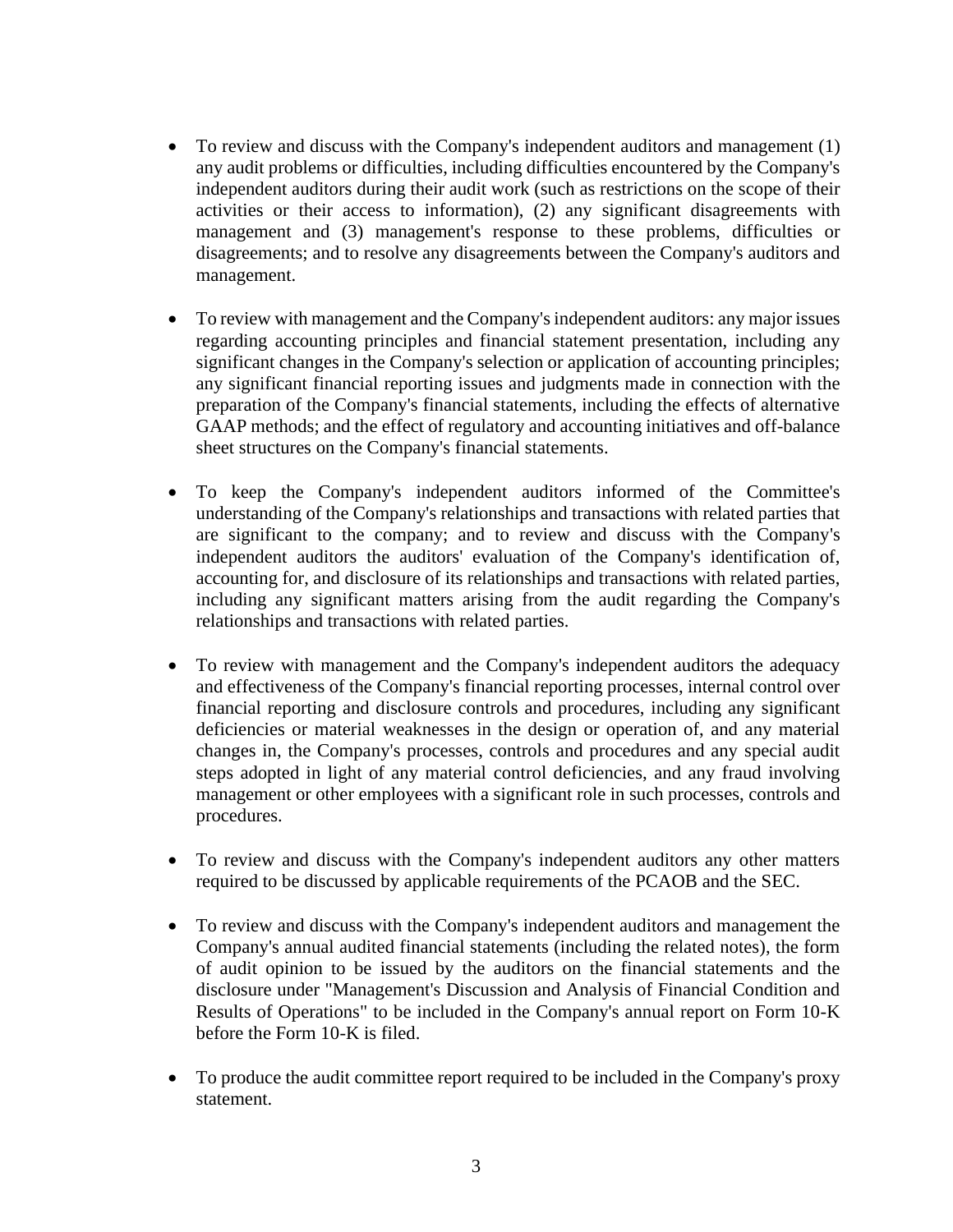- To review and discuss with the Company's independent auditors and management the Company's quarterly financial statements and the disclosure under "Management's Discussion and Analysis of Financial Condition and Results of Operations" to be included in the Company's quarterly report on Form 10-Q before the Form 10-Q is filed; and to review and discuss the Form 10-Q for filing with the SEC.
- To set Company hiring policies for employees or former employees of the Company's independent auditors.
- To establish and oversee procedures for the receipt, retention and treatment of complaints received by the Company regarding accounting, internal accounting controls or auditing matters and the confidential, anonymous submission by Company employees of concerns regarding questionable accounting or auditing matters.
- To review and discuss with management the risks faced by the Company and the policies, guidelines and process by which management assesses and manages the Company's risks, including the Company's major financial risk exposures and the steps management has taken to monitor and control such exposures.
- To review the Company's compliance with applicable laws and regulations and to review and oversee the Company's policies, procedures and programs designed to promote and monitor legal and regulatory compliance with respect to the Company's financial and accounting practices and reporting.
- To monitor compliance with the Company's Code of Ethics and Business Conduct (the "**Code**"), to investigate any alleged breach or violation of the Code and to enforce the provisions of the Code.
- To review, approve and oversee any transaction between the Company and any related person (as defined in Item 404 of Regulation S-K) and any other potential conflict of interest situations on an ongoing basis, and to develop policies and procedures for the Committee's approval of related party transactions.

#### **Outside Advisors**

The Committee shall have the authority, in its sole discretion, to retain and obtain the advice and assistance of independent outside counsel and such other advisors as it deems necessary to fulfill its duties and responsibilities under this Charter. The Committee shall set the compensation, and oversee the work, of any outside counsel and other advisors.

The Committee shall receive appropriate funding from the Company, as determined by the Committee in its capacity as a committee of the Board, for the payment of compensation to the Company's independent auditors, any other accounting firm engaged to perform services for the Company, any outside counsel and any other advisors to the Committee.